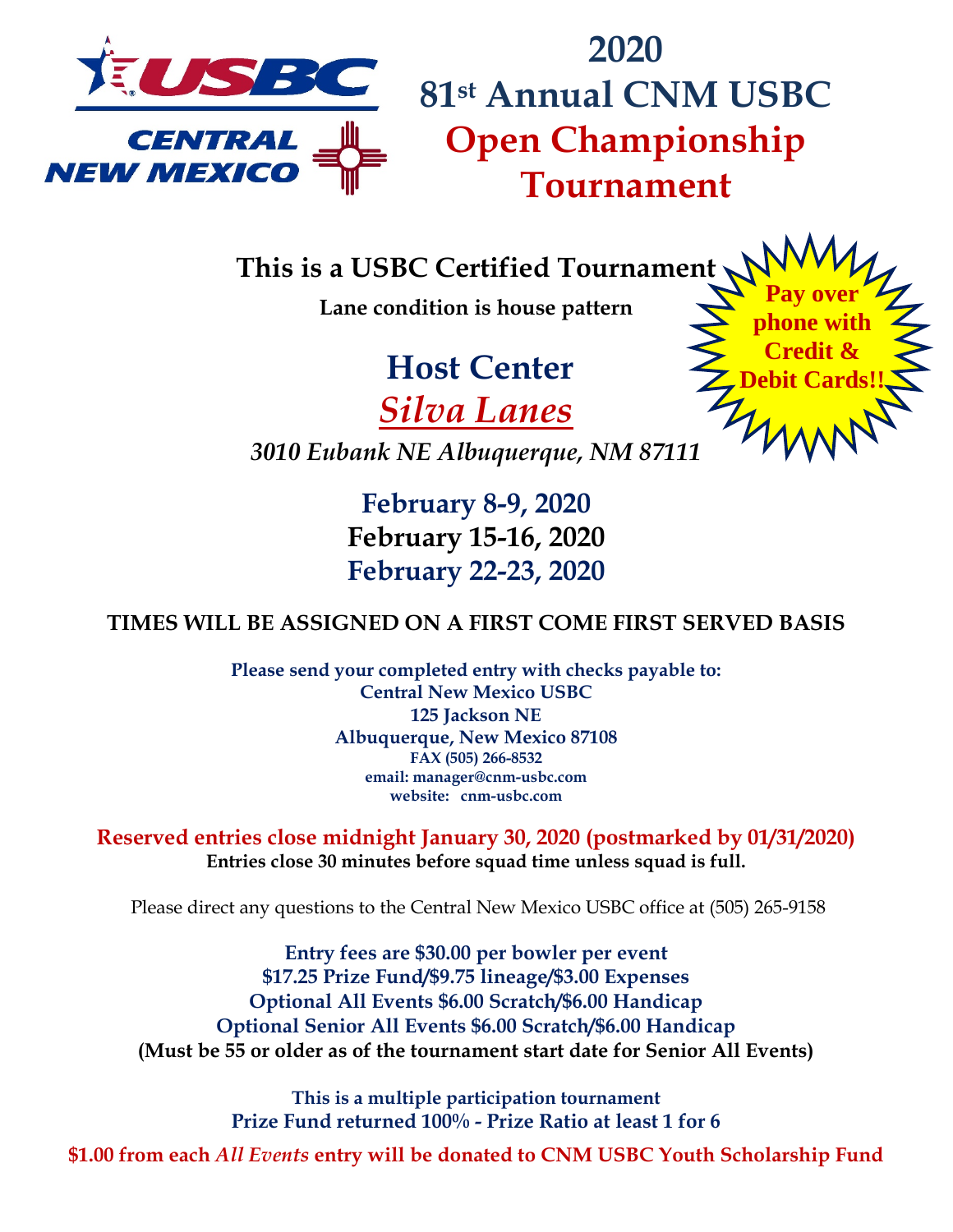## **2020 CNM USBC 81st Annual Open Championship Tournament Rules**

- 1. Tournament is open to all adult, current year members of the Central New Mexico USBC Association, and is also open to any New Mexico Resident, or anyone with a New Mexico league average that pays a local sanction fee. CNM USBC sanctions may be purchased at the tournament before participating.
- 2. Reserved entries close at midnight January 30, 2020 and must be postmarked no later than January 31, 2020. Entries close 30 minutes before squad time unless the squad is full.
- 3. Entering **averages:** (A) Last season (2018-19) highest USBC winter league average of 21 games or more. (B) Summer 2019 highest average of 21 games or more may be used if no winter average is available. (C) If no book average as specified in A or B above is available, a 2019-20 Winter average of 12 games or more may be used. (D) A bowler who does not have an average in accordance with A, B or C above must use a scratch average of 220 (Rule 319b). If your January 1, 2020 average of 21 games or more exceeds your 2018-19 average by 10 pins or more, you must use the higher average. It shall be each bowler's responsibility to verify the accuracy of their average whether submitted by the bowler, their team captain or others. Tournament management reserves the right to adjust a bowler's entering average to his/her USBC Championship average if it appears to be a more accurate representation of the bowler's true ability**. A bowler who has established a qualifying average in a sport or sport condition league must use an adjusted average based on the qualifying sport or sport condition average (failure to comply will result in disqualification).** Rule 319a (as modified above) and Rule 319e apply. Rule 319d does NOT apply. **Handicap is 90% of 1100 Team, 440 Doubles and 220 Singles and All Events.**
- 4. Awards will be presented to the highest SCRATCH winner ONLY in Team, Doubles, Singles and All Events at the **annual awards ceremony**. Cash prizes will be awarded in each event on a handicap basis only, except the SCRATCH ALL EVENTS. An entrant who qualifies as the Scratch All Events champion, and has not paid the optional \$6.00 fee, shall receive the award only. Prize ratio is at least 1 in 6.
- 5. Bowlers may participate multiple times in Team, Doubles and Singles. If a bowler participates in either doubles or singles, they must participate in both. A bowler may cash only once in Singles and only once with the same Doubles partner. Not more than 3 players on a team may cash together (Rule 315). Bowlers wishing to enter All Events may do so by paying the entry fee(s) prior to bowling their first event. **Rule 306 applies.**
- 6. **NO MORE THAN 2 PROFESSIONAL BOWLERS ON A TEAM. ONLY 1 PROFESSIONAL BOWLER PER DOUBLES PAIR.** (Defined as current member of PBA, PWBA or Senior PBA). Professional bowlers MUST mark on the entry that they are a professional bowler.
- 7. Entries will be scheduled on a **FIRST COME FIRST SERVED BASIS**. Tournament Management may make changes in scheduling if necessary. Rule 314 will apply. Tournament Management will assign lanes. **Lineup shall be the same as shown on the entry form.**
- 8. Any protest involving eligibility or general playing rules must be confirmed in writing to a tournament or local association official or USBC in accordance with rule 329a. Errors in scoring must be reported to Tournament Management within 24 hours of completion of bowling. All decisions of Tournament Management are final unless an appeal is made in accordance with Rule 329b.

## 9. **Returned check fee is \$30.00, AND MUST BE PAID PRIOR TO YOUR SCHEDULED SQUAD TIME.**

- 10. ENTRANTS **ARE EXPECTED TO WEAR SUITABLE ATTIRE WHEN PARTICIPATING IN THE TOURNAMENT** (except for medical reasons). Short sleeved shirts, walking shorts or slacks are preferred for men, short sleeved shirts, walking shorts, skorts or slacks are preferred for women. **UNSUITABLE ATTIRE:** Tank tops\* Halter Tops\* Bare Midriffs – Tube Tops\* Workout Attire (e.g. – Spandex, Sweatpants)\* Spaghetti Strap Tops\* Short Shorts\* Short Skorts (if a bowler's fingers are below the hemline, the shorts/skirt/skorts are considered too short and not suitable)\* Bib Overalls\* Torn or Unclean Jeans\* Shirts/T-shirts with offensive language/pictures\* head covering\*. **VIOLATIONS:** Entrants will be required to change to suitable attire. Entrants who refuse to wear suitable attire will not be allowed to bowl. TOURNAMENT MANAGEMENT reserves the right to refuse participation to anyone deemed to be inappropriately attired without recourse. Inappropriate behavior while participating in the tournament will be considered grounds for disqualification. **(Rule 17b1 applies.)**
- 11. Electronic devices (video games, radios, CD players, I-PODS etc.) are not permitted during competition.
- 12. TEAM CAPTAINS: Check in and report substitutions at least 30 minutes prior to your scheduled squad time.
- 13. **The lane condition for this tournament is house pattern.**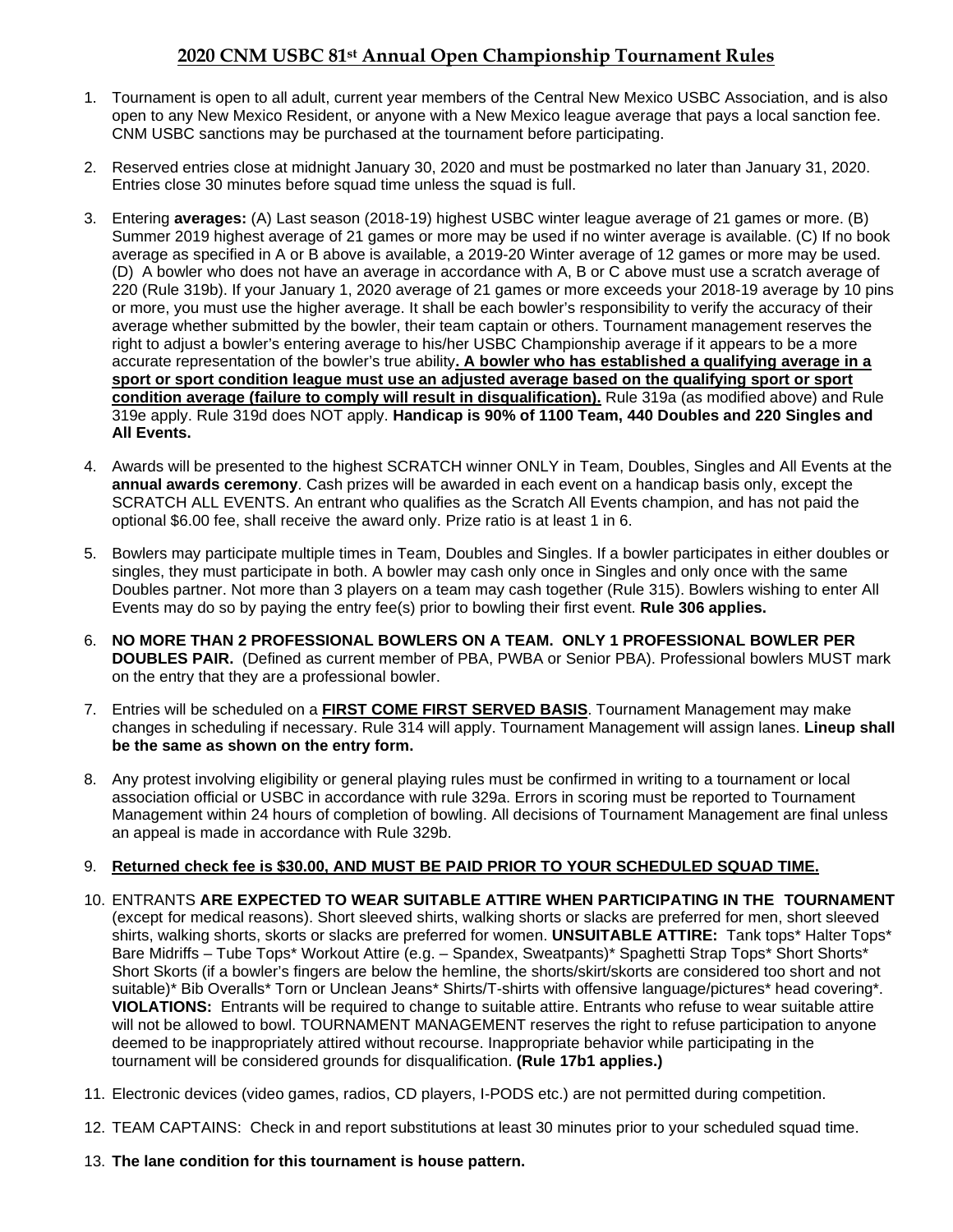| 2020 CNM USBC                                                                                                                                                                                                                                   |                             |                              |                                                  | Entry #:                                           |                                                                                 |  |
|-------------------------------------------------------------------------------------------------------------------------------------------------------------------------------------------------------------------------------------------------|-----------------------------|------------------------------|--------------------------------------------------|----------------------------------------------------|---------------------------------------------------------------------------------|--|
| 81 <sup>st</sup> Annual Open Championship Tournament                                                                                                                                                                                            |                             |                              | 1-Team x $$150 = $$                              |                                                    |                                                                                 |  |
| Team Captain___________________________________USBC #                                                                                                                                                                                           |                             |                              | $L_{\rm \,}$ Dbls/Sgls x \$120 = \$ $L_{\rm \,}$ |                                                    |                                                                                 |  |
|                                                                                                                                                                                                                                                 |                             |                              |                                                  | $A/E Hdcp. x$ \$6 = \$<br>$A/E$ Scratch x $$6 = $$ |                                                                                 |  |
|                                                                                                                                                                                                                                                 |                             |                              |                                                  | Total Amount Due \$                                |                                                                                 |  |
|                                                                                                                                                                                                                                                 |                             |                              |                                                  | ----- OFFICE USE ONLY ----                         |                                                                                 |  |
|                                                                                                                                                                                                                                                 |                             | <b>CVV</b>                   |                                                  |                                                    |                                                                                 |  |
| Team Line Up: \$30.00 Per Bowler<br>Please list in bowling order and provide all information                                                                                                                                                    |                             |                              |                                                  |                                                    |                                                                                 |  |
| USBC#                                                                                                                                                                                                                                           |                             | Name, Address & Phone Number |                                                  |                                                    |                                                                                 |  |
| 1.                                                                                                                                                                                                                                              |                             |                              |                                                  |                                                    |                                                                                 |  |
| <u>Average:</u>                                                                                                                                                                                                                                 | Pro Bowler Email:           |                              |                                                  |                                                    |                                                                                 |  |
| <b>2.</b> The contract of the contract of the contract of the contract of the contract of the contract of the contract of the contract of the contract of the contract of the contract of the contract of the contract of the contr<br>Average: | Pro Bowler Email:           |                              |                                                  |                                                    |                                                                                 |  |
|                                                                                                                                                                                                                                                 |                             |                              |                                                  |                                                    |                                                                                 |  |
| Average:                                                                                                                                                                                                                                        | Pro Bowler Email:           |                              |                                                  |                                                    |                                                                                 |  |
| 4.                                                                                                                                                                                                                                              |                             |                              |                                                  |                                                    |                                                                                 |  |
| Average:                                                                                                                                                                                                                                        | Pro Bowler Email:           |                              |                                                  |                                                    |                                                                                 |  |
| 5.                                                                                                                                                                                                                                              |                             |                              |                                                  |                                                    |                                                                                 |  |
| Average:                                                                                                                                                                                                                                        | │ Pro Bow <u>ler Email:</u> |                              |                                                  |                                                    |                                                                                 |  |
| Doubles & Singles Line Up: \$60.00 Per Bowler For Both<br><b>All Events</b><br>USBC#<br>Name & Address<br>HCP SCR                                                                                                                               |                             |                              |                                                  | <b>SR All Events</b><br><b>HCP</b><br><b>SCR</b>   |                                                                                 |  |
|                                                                                                                                                                                                                                                 |                             | (x)                          | (x)                                              | (x)<br>(x)                                         | <b>DIVISIONS</b>                                                                |  |
| Average:                                                                                                                                                                                                                                        | Pro Bowler Email:           |                              |                                                  |                                                    |                                                                                 |  |
|                                                                                                                                                                                                                                                 |                             |                              |                                                  |                                                    | Team Handicap 90% of 1100<br>Division 1 is 900 & above.                         |  |
| Average:                                                                                                                                                                                                                                        | Pro Bowler Email:           |                              |                                                  |                                                    | Division 2 is 899 & below.                                                      |  |
| 1.                                                                                                                                                                                                                                              |                             |                              |                                                  | ( ) ( ) ( ) ( ) ( )                                | Doubles handicap 90% of 440                                                     |  |
| Average:                                                                                                                                                                                                                                        | Pro Bowler Email:           |                              |                                                  |                                                    | Division 1 is 360 and above.                                                    |  |
| 2.                                                                                                                                                                                                                                              |                             | (1)                          |                                                  | $\sqrt{ }$                                         | Division 2 is 359 and below.                                                    |  |
| Average:                                                                                                                                                                                                                                        | Pro Bowler Email:           |                              |                                                  |                                                    | Singles Handicap 90% of 220                                                     |  |
| $1.$ $\blacksquare$                                                                                                                                                                                                                             |                             |                              |                                                  | ( ) ( ) ( ) ( ) ( )                                | Division 1 is 180 and above.<br>Division 2 is 179 and below.                    |  |
| Average:                                                                                                                                                                                                                                        | Pro Bowler Email:           |                              |                                                  |                                                    |                                                                                 |  |
| 2.                                                                                                                                                                                                                                              |                             | ( )                          | ( )                                              | ( )                                                | Handicap (90% of 220) &<br><b>Scratch All Events</b>                            |  |
| Average:                                                                                                                                                                                                                                        | Pro Bowler Email:           |                              |                                                  |                                                    | Division 1 is 180 and above.<br>Division 2 is 179 and below.                    |  |
| <b>Team Time</b><br>Doubles & Singles Time<br><b>Squad Times Squad Times</b>                                                                                                                                                                    |                             |                              |                                                  |                                                    |                                                                                 |  |
| Saturday February 8, 2020<br>Sunday February 9, 2020<br>9:00 AM<br>Saturday February 15, 2020<br>Sunday February 16, 2020                                                                                                                       |                             | 1:30 PM                      |                                                  |                                                    | I certify that the averages indicated are                                       |  |
| Saturday February 22, 2020<br>Sunday February 23, 2020                                                                                                                                                                                          |                             |                              |                                                  |                                                    | true and correct and the entrants are<br>members in good standing in this local |  |
|                                                                                                                                                                                                                                                 | <b>Choose Dates:</b>        | association.                 |                                                  |                                                    |                                                                                 |  |
| Team 1 <sup>st</sup> Choice<br>1:30 PM                                                                                                                                                                                                          |                             |                              | <b>Association Manager</b>                       |                                                    |                                                                                 |  |
| Team 2 <sup>nd</sup> Choice<br>1:30 PM<br><u> 1970 - Johann Barn, mars ann an t-Amhain Aonaich an t-Aonaich an t-Aonaich ann an t-Aonaich ann an t-Aonaich</u>                                                                                  |                             |                              | Address                                          |                                                    |                                                                                 |  |
| 9:00 AM                                                                                                                                                                                                                                         |                             |                              | City, State, Zip                                 |                                                    |                                                                                 |  |
| Doubles and Singles 2 <sup>nd</sup> Choice <b>Constant Constructs</b><br>9:00 AM                                                                                                                                                                |                             |                              | Phone                                            | Association #                                      |                                                                                 |  |